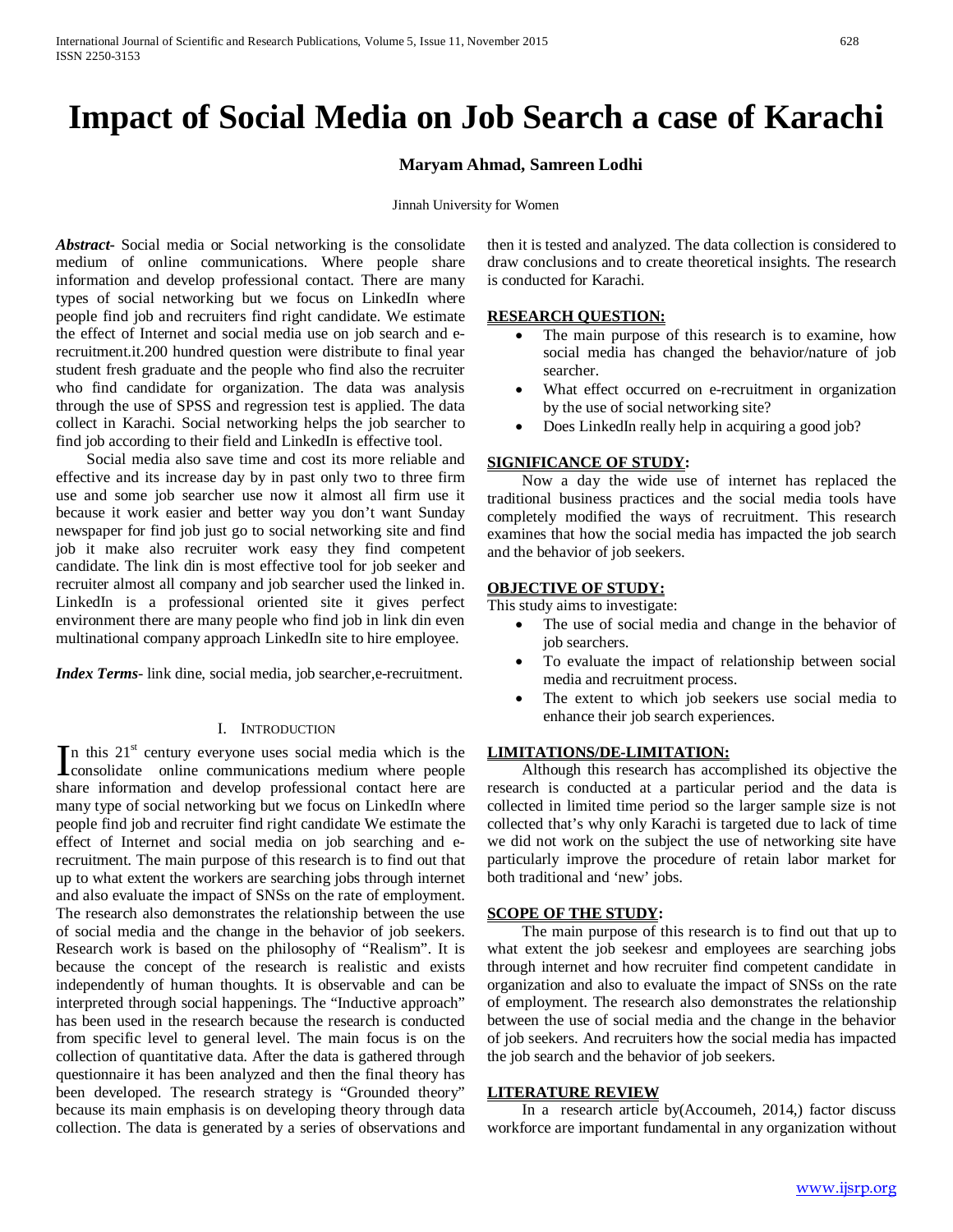them organization cannot run successfully the goal of organization to hire right employee at right place for this, organization now choose e-recruitment system to fulfill his goal now a era internet so the internet change the whole system of recruitment it also helpful for employer and job seeker recruiter can also find out the candidate through social networking site. E recruitment system also played a significant role by using this new technology instruments such as websites, e-mails, online interviews, online Ads and posts, online submitting CVs. Erecruitment has also some disadvantage the main issue is security it can misused the personal information of other individual. In this vying market its essential for organization to hire competent employee to make organization successful.

 (Zulqarnain Malik)Examined e- recruitment implementation has constructive collision of organization for hiring and development of workforce in all organization and also work in telecommunication sector. It is very effective mean to hire talented employee improve date base without any error and time is also minimize it is cost effective tool lower the cost of ad survey method used questionnaire was distributed different organizations of Pakistan information was analyzed the software used SPSS, anovas and t test used to check the result, this research has also proved that it can help to attract talented employee of Peshawar. IT equipment give advantage to telecom sector maintains data base structure and machine supporting activities.

 According to (Dr. Mahesh Kumar.K.R, 2015) ] all the job searcher find their job through internet to find a job social media is most common and effective tool for job seeker now a day the organization make their own website so they find workforce through e-recruitment. Internet also replace the newspaper the main advantage of e-recruitment minimize the cost and it's not time consuming. human resource function are the backbone for any organization success because it hire right candidate at right place social media is way where the recruiter can find out pool of candidate and job seeker find out their better job the study also show that India was 4<sup>th</sup> place in the usage of computer network.

According to (Prof. Dr. L. Vijayashree, 2015)analyze that social media has their multiple benefit and is most habitual in student the student share information the fresh gradate also find the job and , it also help for learning purpose the research conduct in Bangalore the 200 student filled. The questionnaire the data was collected by primary and secondary source. the people promote their brand and connect the people it increase knowledge the recruiter find the right candidate their lot of advantage of use social networking site face book and Google++ is most common and above 100 use this network.

 Accordance to (Aggarwal, 2013) review this ere is a digital ere thin this digital ere the used of social networking site is most common and their used all the type of individual's even the companies recruiter find the right candidate through social networking and unemployed person find the job. The most popular site for recruiters and candidate is LinkedIn because the person share their information and also email their CV and company find the right candidate the other side is also helpful like Face book twitter etc. the descriptive approach is used in this research the survey method used the 100 questionnaire filled by student and professionals the data was analyzed through statistical tool.

 Based on (Avinash S. Kapse, , 2012) scrutinize classical approach doesn't replace the e – recruitment but it's transformation of traditional method. The e-recruitment is less time consuming and fastest method to choose the candidate also the cost is reduce either is large organization or a compact companies every organization for the betterment used it and talent employee hire it make work trouble free the job portals is the best way where recruiter's chose the workforce and it also beneficial of employee. In organization number of applicant email there cv to screening pool of candidate the internet is the best solution.

 In consonance with (Chen Xu, 2014) dispute the like other country Chinese also used e-recruitment system, but when we talk about e-recruitment there is some merit and demerit. This case is belong to Chinese company Tanzania, firstly we talk about de merit the authentic website where job searchers find the job is some time difficult task because the small size company steal the information of popular website and the recruiter sometime the candidate give false information, so the real qualifier is not able to be found also some merit of e-recruitment there is cut to cut competition in market so the find out right candidate with minimum time is very important. With the help on online recruitment this task is accomplish with low cost all the data of applicant in internet it easy to mining the right candidate for organization.

 As specified by (Wendy Ming-Yen Teoh, 2013) aspect the survey was conduct in Malaysia the questionnaire was filled by students through e-mailed of five different universities. The three factor discuss user friendliness, information provision, website usability this the employers of organization of Malaysia employee not to acquire e-recruitment but the new generation has positive attitude of internet recruitment many company post the advertisement on internet it's easy way for job searcher to find the job through job portals. Through e-recruitment the companies hire their best candidate. IN Malaysia either is private or a government firm every one used internet recruitment system. The job seeker easily sees which organization is better for job and recruiter find the best quality of employee.

 Commensurate with,(Pavitra Dhamija, 2012) found that every organization does not work without human resource, so basically human resource are essential in every organization it give a road map to work smart. Now a day's almost every organization use internet and all the work are done through internet i:e the e-HRM and e-recruitment are used them and it give astonishing result the company all success depend on their workforce to choose the right candidate the e-recruitment in best possible way the human resource not only one thing to do it can work multi through the work manage easily the new advancement in human resource. Through internet the human resource quality is increase through e-recruitment the company competition has increased.

 In a manner of (Matthew Stollak, 2014) the use of social media is increase day by day in the in past eight year their face book and twitter used in everyday of life. The study also show that in two year the people used social media for job search especially the graduating student .The online survey conduct through in 2011 and 2013 the questionnaire filled by final year student. It also help recruitment and selection of a candidate the technology advance the social media is also some changes occur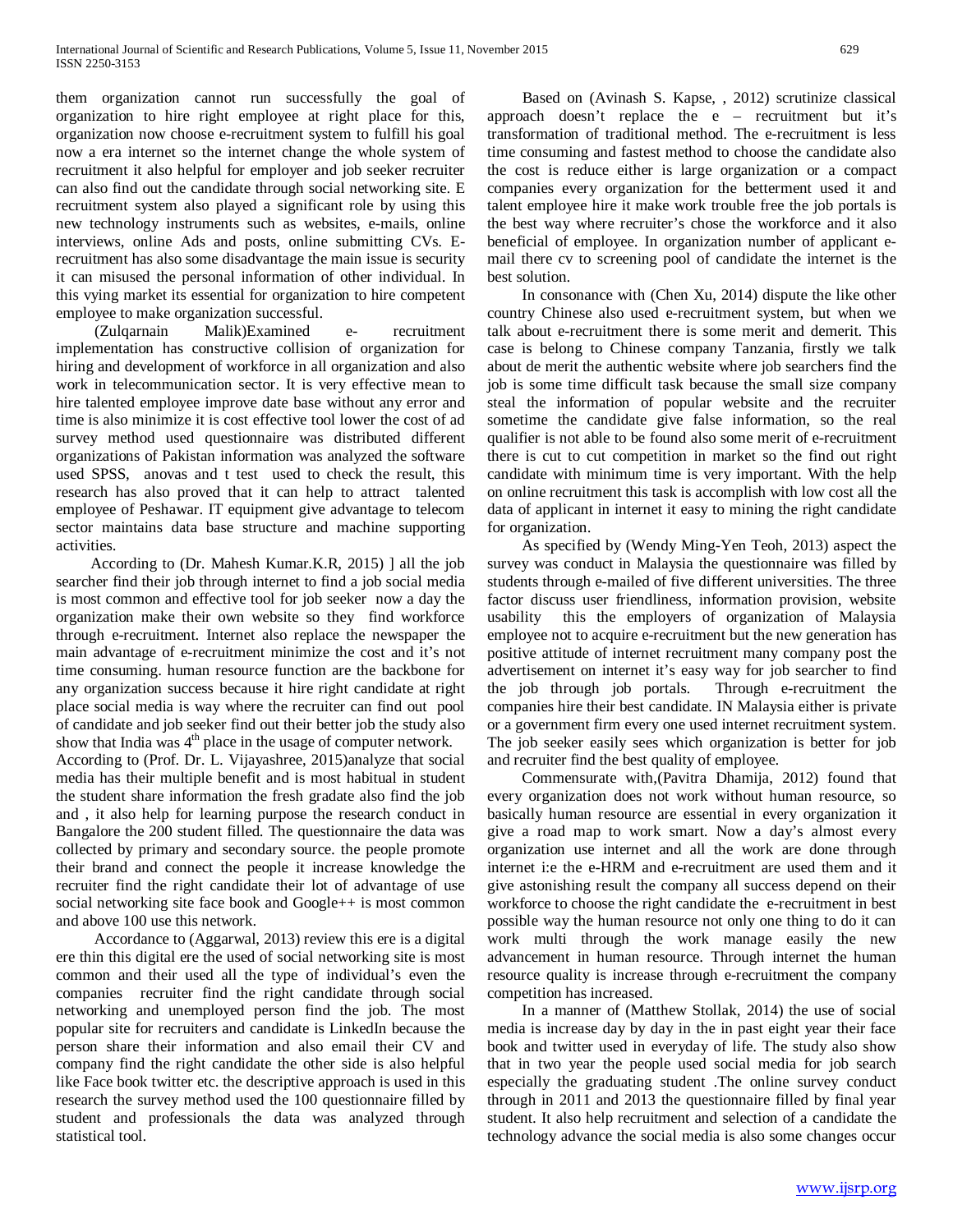there is more and more website where senior graduating student find their job. The social media has changed the organization hiring process.

 Be harmonious with (Divyanshu chauhan, 2013)disintegration generally people used social media for communication ,but now is much more then that gradually social networking is give benefit for job hunting and it also used firms form recruitment process there is lot of social networking sites like face book twitter, LinkedIn, ibio and much more. At the present time every one used this website the study reveal that the used of social networking site is 34% in 2008 it increase 52% in 2012 it mean 18% increased .This research paper also show that recruiting candidate in internet. Job posting is now very easy and it 24 hour available on internet and more detail given by organization now job seeker used this post 24/7 and no see the Sunday newspaper for jobs. The descriptive approach was used and secondary source of data.

 On the authority of (Ali Lafta Khalaf Al-BAGHLANI , 2014) review the research was based Huddersfield university. The 330 question was filed by university student and data was inspect through SPSSt-test distributive statistics in this all hypothesis is accepted in this research accept one is rejected. In this research also show that the social networking is effective tool for e-recruitment and it growing now. There is a positive attitude of student of online recruitment process. The one hypothesis is reject and the main reason behind is when student in ongoing education the e-recruitment is not effective. The social media also provide wide range of job opportunities for job seekers in period of time the recruitment through social media is hot topic all over especially in United Kingdom.

 In the overview(norzah mohd suki, 2011) probe in past social networking site is use for communication but now is more then that the advance changes in social networking site is a tool to find the job the recruiter chat with probable candidate for screening and also is any vacancies occur they hire that candidate. The survey conduct in Malaysia two hundred and fifty questionnaire give to job searcher and employee out of 190 fill complete the questionnaire, to test the hypothesis the snowball method is used most of the job searcher used LinkedIn to find the job it is easy to use anywhere at any time. Through social networking site you can show then different video related to the organization the recruiter post that it has multiple benefit.

 In line with (Nuran Ally Mwasha , 2013)peruse that the research are based on case of Tanzania the data used in this paper different companies website newspaper advertisement agencies etc. The empirical study was used estimate between other countries the Tanzania not so much used of e-recruitment. The internet infrastructure of this country is not much reliable. The erecruitment cut the unnecessary cost and make work more efficient and effectively the data is also maintained, the job hunters upload their resume and profile and the company want to hire them contact easily due to technology change so fast the Tanzania people used e-recruitment for success of organization because the employee are the asset of firm so talented employee hire is main task of any organization the e-recruitment tool work this with efficient way in minimum time the every company of Tanzania used this in the last social media also help to find right candidate and also find right for job seekers.

 As we stated by (Muhammad Imtiaz Subhani, 2012) synopsis searching job in LinkedIn is now most common even the huge multinational companies use this for recruitment and posting job. The survey method is uesd285 sample size and the survey questionnaire were filled by employee and employer of different industrial sector recruiting in networking site less expensive compare to other ad all over the now a day used it. In Pakistan has not major impact some employer and employee and third part used. Recruiting through networking sites give benefit for organizations and also less time to check applicant background.

## **METHODOLOGY**

 The quantitative method is used to carry this study and survey type research is conducted, through the questionnaire which has been filled by final year student and opinion and perception of organization's employees about the impact of social media on job searching and statements was developed related to the various aspects of job seekers and recruiters.



## **DATA COLLECTION:**

 The population of the study contains recruiters of organization and job seekers of Karachi. Primary source of data collection is used in this paper the data include some structured questionnaire received answer from respondent.

#### **SAMPLE:**

 The sample is randomly selected from different universities and organizations the sample size is 200 for the population of Karachi. It included male and female both who search on job in internet and social networking site and also the recruiters who find employee through networking site.

#### **TECHNIQUE:**

 Statistical Package for the Social Sciences (SPSS) was used for the data examine and interpreted. All collected data was entered at SPSS sheet to analyze the data, to separation the findings and representation the data in appropriate form, to draw the diagrams and tables.

## **DATA ANALYSIS**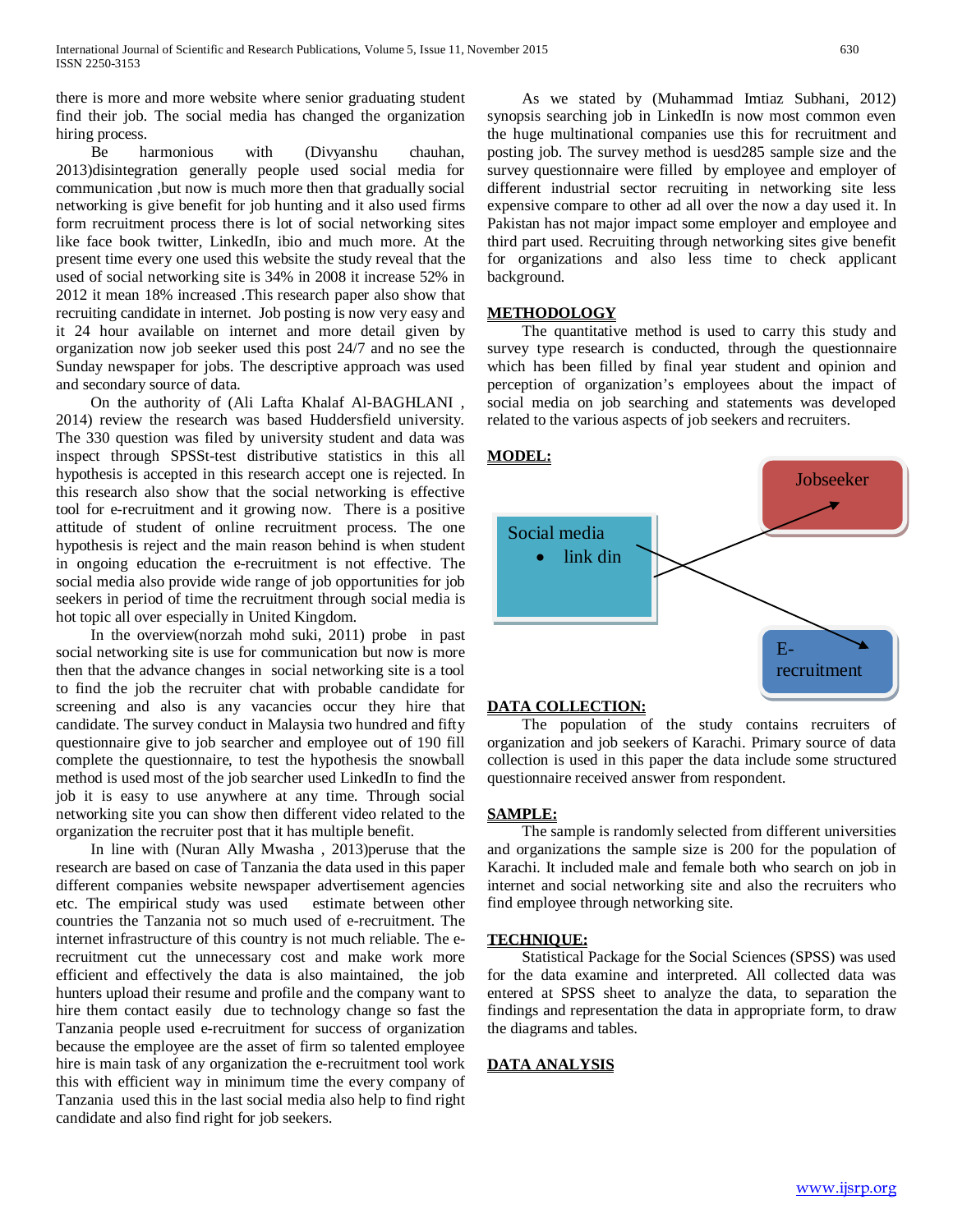| <b>Descriptive Statistics</b> |                       |                      |                      |                   |                                    |                                     |            |
|-------------------------------|-----------------------|----------------------|----------------------|-------------------|------------------------------------|-------------------------------------|------------|
|                               | N<br><b>Statistic</b> | Minimum<br>Statistic | Maximum<br>Statistic | Mean<br>Statistic | <b>Std. Deviation</b><br>Statistic | <b>Skewness</b><br><b>Statistic</b> | Std. Error |
| ideal mode                    | 207                   | 1.00                 | 5.00                 | 3.3623            | 1.02357                            | $-.555$                             | .169       |
| <b>Fastest mode</b>           | 207                   | 1.00                 | 5.00                 | 3.8937            | 1.11839                            | $-1.155$                            | .169       |
| Competent candidate           | 208                   | 1.00                 | 5.00                 | 3.1250            | 1.05122                            | $-.328$                             | .169       |
| Valid N (list wise)           | 205                   |                      |                      |                   |                                    |                                     |            |

 These are the descriptive statistics The minimum value of variable is 1.00 and the maximum or the largest value is 5.00.Skewness is out of range of -1 to +1 that mean the data is not normally distributed so here I am applying spearman in correlation .there were 3 question related with each other ideal mode, fattest mode and competent candidate. The larger the standard deviation it mean data is spread out more. The standard are give idea of possibility.

## **REGRESSION:**

Ho: there is no relationship between social media and job search H1: there is a relationship between social media and job search.

|                |                     |                                | ideal mode | <b>Fastest mode</b> |
|----------------|---------------------|--------------------------------|------------|---------------------|
| Spearman's rho | ideal mode          | <b>Correlation Coefficient</b> | 1.000      | $.282***$           |
|                |                     | $Sig. (2-tailed)$              |            | .000                |
|                |                     | N                              | 207        | 205                 |
|                | <b>Fastest mode</b> | <b>Correlation Coefficient</b> | $.282**$   | 1.000               |
|                |                     | Sig. (2-tailed)                | .000       |                     |
|                |                     |                                | 205        | 207                 |

Hence the significant value is less than 0.05(i.e. 0.01) 2 tailed test that mean null hypothesis is failed to rejected so, the is a relationship between social media and job searcher. The dependent variable has directly impact on independent variable.

| <b>Coefficients</b> |                                            |       |                                    |                              |       |      |  |
|---------------------|--------------------------------------------|-------|------------------------------------|------------------------------|-------|------|--|
| Model               |                                            |       | <b>Unstandardized Coefficients</b> | Standardized<br>Coefficients |       | Sig. |  |
|                     |                                            |       | Std. Error                         | Beta                         |       |      |  |
|                     | (Constant)                                 | 2.464 | .247                               |                              | 9.971 | .000 |  |
|                     | ideal mode                                 | .428  | .070                               | .393                         | 6.082 | .000 |  |
|                     | a. Dependent Variable: Fates mode          |       |                                    |                              |       |      |  |
|                     | social media= $0.393$ jobsearcher+ $0.428$ |       |                                    |                              |       |      |  |

 The above table explains the value of beta is positive that is .393 that show the relationship between the above table explains the regression equation suggesting that one unit of change in the

independent variable (social media) brings positive change of 0.393 unit in dependent variable (job seeker).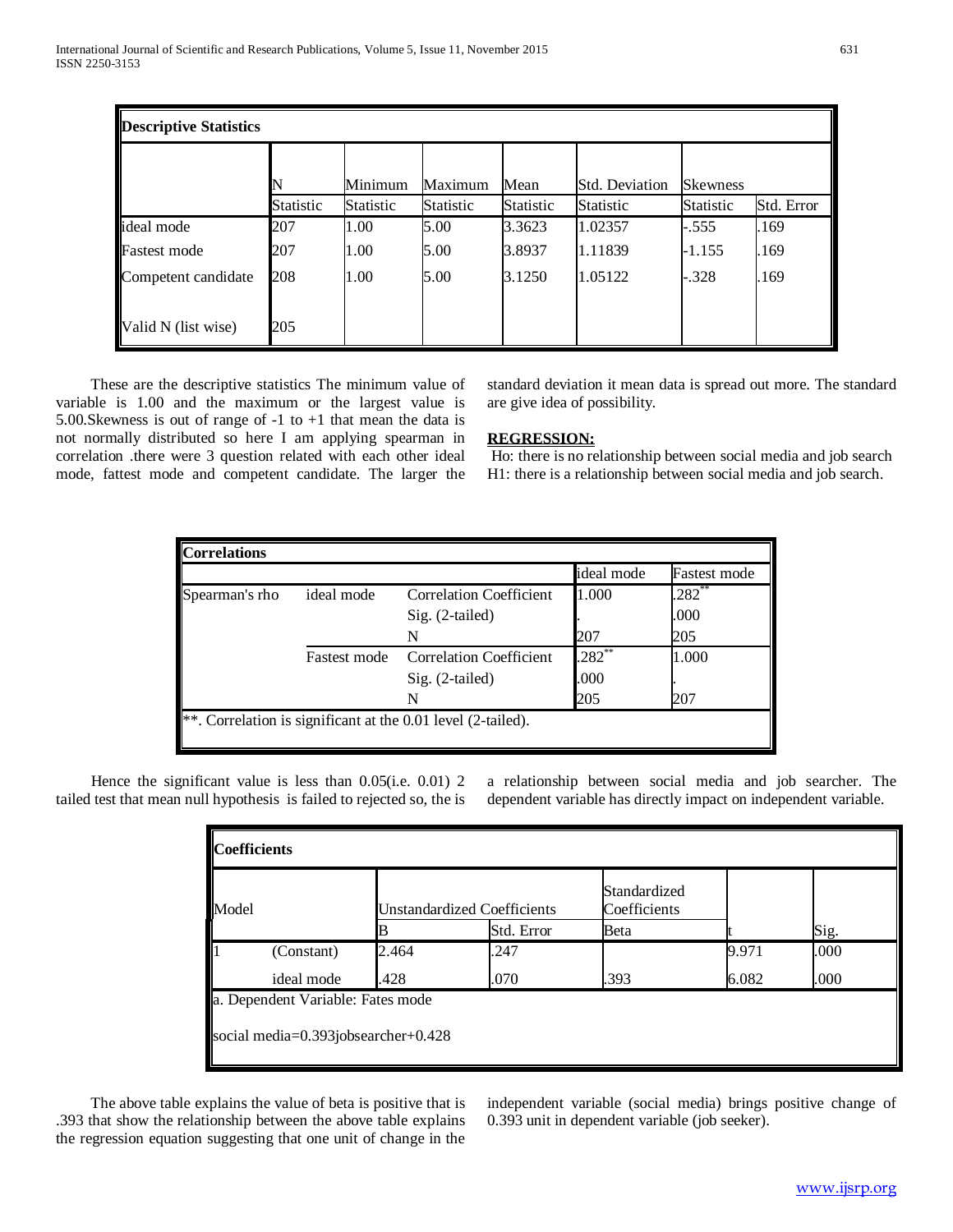# **REGRESSION:**

HO: social media and recruitment has no relationship

H1: social media and recruitment has relationship.

| <b>Correlations</b> |                                                                       |                                |             |                        |  |  |
|---------------------|-----------------------------------------------------------------------|--------------------------------|-------------|------------------------|--|--|
|                     |                                                                       |                                | ideal mode  | Competent<br>candidate |  |  |
| Spearman's rho      | ideal mode                                                            | <b>Correlation Coefficient</b> | 1.000       | $.280^{**}$            |  |  |
|                     |                                                                       | Sig. (2-tailed)<br>N           | 207         | .000<br>206            |  |  |
|                     | Competent candidate                                                   | <b>Correlation Coefficient</b> | $.280^{**}$ | 1.000                  |  |  |
|                     |                                                                       | $Sig. (2-tailed)$              | .000        |                        |  |  |
|                     |                                                                       | N                              | 206         | 208                    |  |  |
|                     | $\ast\ast$ . Correlation is significant at the 0.01 level (2-tailed). |                                |             |                        |  |  |

 Hence the significant value is less then 0.05( i.e. 0.01) that mean ho is failed to rejected so, their is a relationship between social media and e-recruitment

| <b>Coefficients</b> |                                                                                    |                             |            |                              |       |      |  |  |
|---------------------|------------------------------------------------------------------------------------|-----------------------------|------------|------------------------------|-------|------|--|--|
| Model               |                                                                                    | Unstandardized Coefficients |            | Standardized<br>Coefficients |       |      |  |  |
|                     |                                                                                    |                             | Std. Error | Beta                         |       | Sig. |  |  |
|                     | (Constant)                                                                         | 1.915                       | .237       |                              | 8.070 | .000 |  |  |
|                     | ideal mode                                                                         | .361                        | .068       | .350                         | 5.334 | .000 |  |  |
|                     | a. Dependent Variable: Competent candidate<br>social media=0.350e-recruiters+0.361 |                             |            |                              |       |      |  |  |

 The above table explains the regression equation suggesting that one unit of change in the independent variable (social media) brings positive change of 0.350 unit in dependent variable (erecruitment).

#### II. CONCLUSION

 This research presents the study that finding job now a day is not a big problem and also finds the right candidate in organization. All job searchers are active on social media sites on daily basis, and most of the organization utilizes these sites while they have to their hire emplyees. The LinkedIn is best professional site where employers find employees. The job searcher post their CV. This research reveal majority of people find job through link din and organization find competent candidate social media save the time. LinkedIn is most important site according to other networking sites many of fresh graduates find job through LinkedIn. In Pakistan especially in Karachi LinkedIn play the significant role. Almost every job searcher and multinational companies use social networking site. Social networking is a more Professional practical tool and it become important day by day all over the world. It has brought strong impact on interpersonal communication.

 The research is conducted first time in Karachi and for this purpose the primary data is used. The data is collected by final year students and employees of organizations. The result shows that social media has great impact on job searcher and erecruitment .The ideal mode of social media is great impact on job searcher especially final year student and competent candidates that has been hired through media has strong relationship.

 In future the focus will be on social media privacy and more professional social media tools will be developed so make the entire world connect at one place.

#### **REFERENCES**

- [1] Accoumeh, K. G. (2014,). Critical Success Factors of the E-Recruitment System. Human Resources Management and Labor Studies, 159-170.
- [2] Aggarwal, V. L. (2013). Analyzing the Effect of Social Media on Recruitment. Management and Social Sciences Research, 37-41.
- [3] Ali Lafta Khalaf Al-BAGHLANI , O. (2014). An Investigation into Factors Influencing Students' Attitude toward using Social Media as a Recruitment Tool" The case of Huddersfield University. Management Academy, 9-26.
- [4] Avinash S. Kapse, , N. V. (2012). E- Recruitment. Engineering and Advanced Technology, 82-86.
- [5] Chen Xu, L. X. (2014). New Thought of Online Recruitment in the Era of Big Data. Business and Social Science, 212-215.